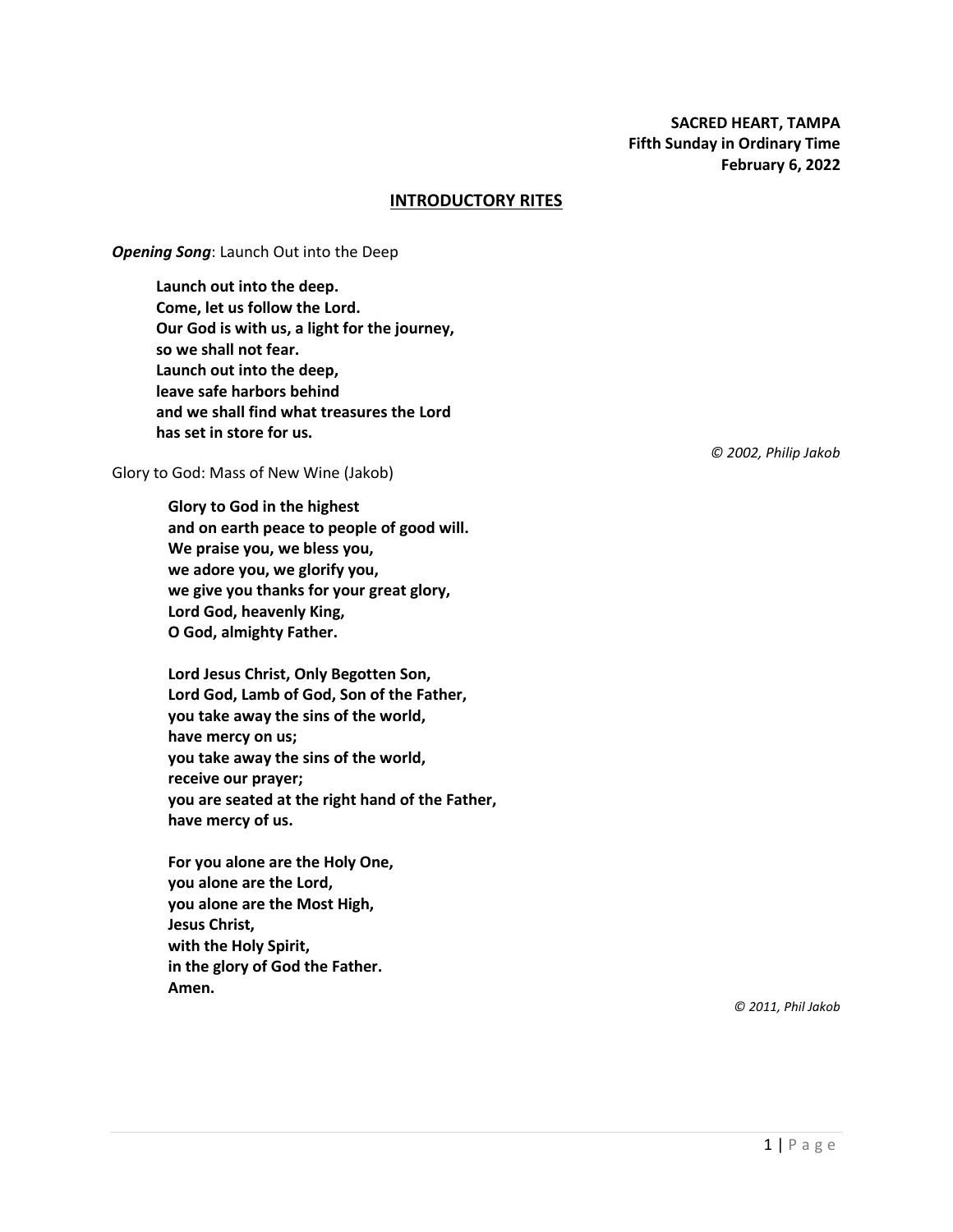Dismissal of the Children: (9:00 a.m. Mass Only)

**Word of God, renew your children, make them now your living sign. Recreate them for your purpose in this place and in this time.**

**Word of God, renew your people, make them now your living sign. Recreate them for your purpose in this place and in this time.**

# **LITURGY OF THE WORD**

**First Reading:** Isaiah 6:1-2a, 3-8

**Psalm 71:** In the Presence of Angels

## **In the Presence of Angels, I Praise You, O Lord.**

*Music: © 2022 Philip Jakob Text: Abbey Psalms & Canticles © 2010, 2018, USCCB*

**Second Reading:** 1 Corinthians 15: 1-11

*Gospel Greeting:* Salisbury Alleluia (Walker)

Come After Me And I Will Make You Fishers of Men.

**Gospel:** Luke 5:1-11

**Homily**

Dismissal of Catechumens: (10:30am Mass)

**May the word of God strengthen you. May the word of God nourish you. May the word of God comfort you all your life.**

**Creed**

**Universal Prayer**

 *© 1996, Christopher Walker, OCP*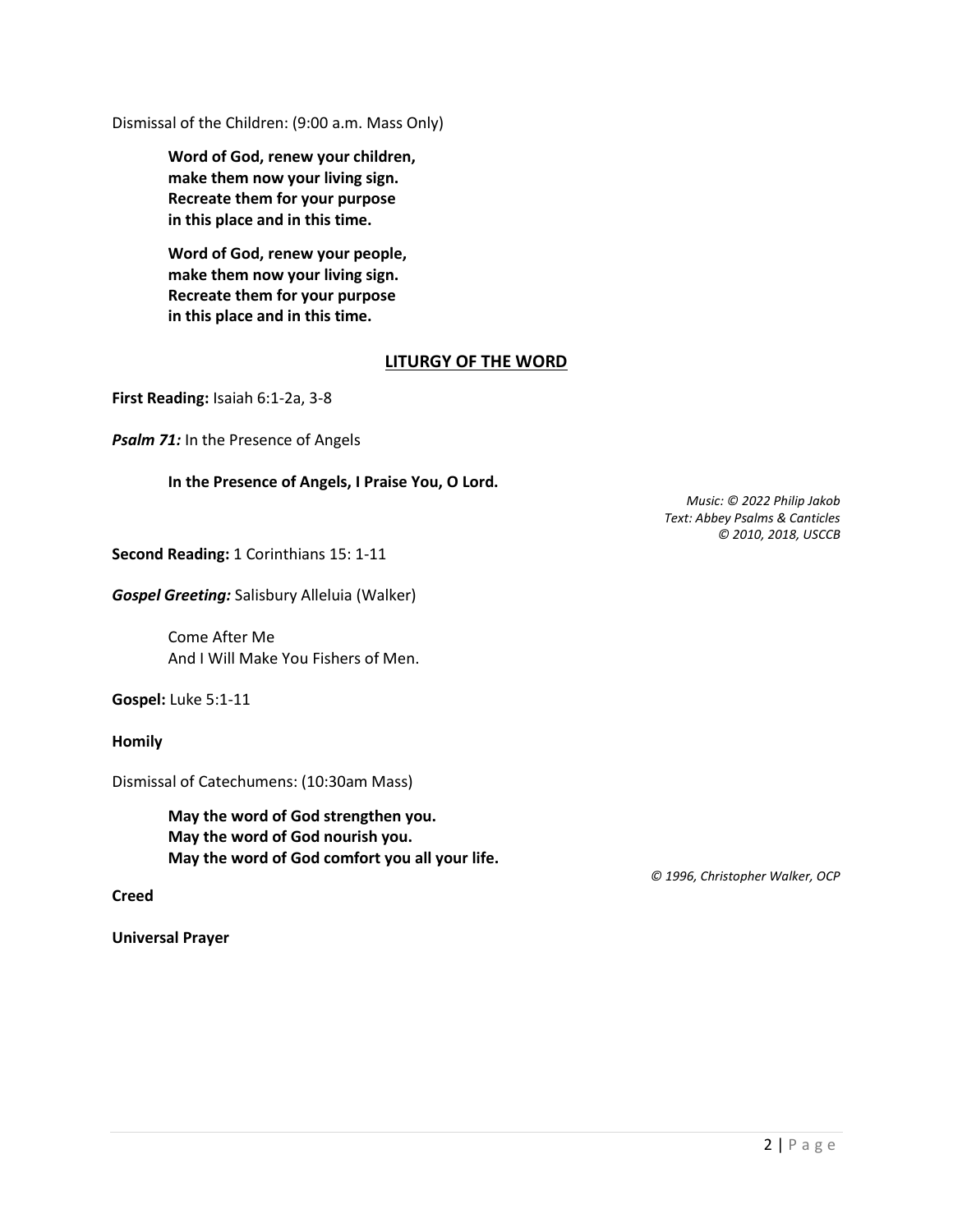## **LITURGY OF THE EUCHARIST**

#### *Preparation of Gifts & Altar*: The Summons (Bell)

**Will you come and follow me If I but call your name? Will you go where you don't know And never be the same? Will you let my love be shown, Will you let my name be known, Will you let my life be grown In you and you in me?** 

**Will you leave yourself behind If I but call your name? Will you care for cruel and kind And never be the same? Will you risk the hostile stare Should your life attract or scare? Will you let me answer prayer In you and you in me?** 

**Will you let the blinded see If I but call your name? Will you set the pris'ners free And never be the same? Will you kiss the leper clean, And do such as this unseen, And admit to what I mean In you and you in me?** 

**Will you love the 'you' you hide If I but call your name? Will you quell the fear inside And never be the same? Will you use the faith you've found To reshape the world around, Through my sight and touch and sound In you and you in me?** 

**Lord, your summons echoes true When you but call my name. Let me turn and follow you And never be the same. In your company I'll go**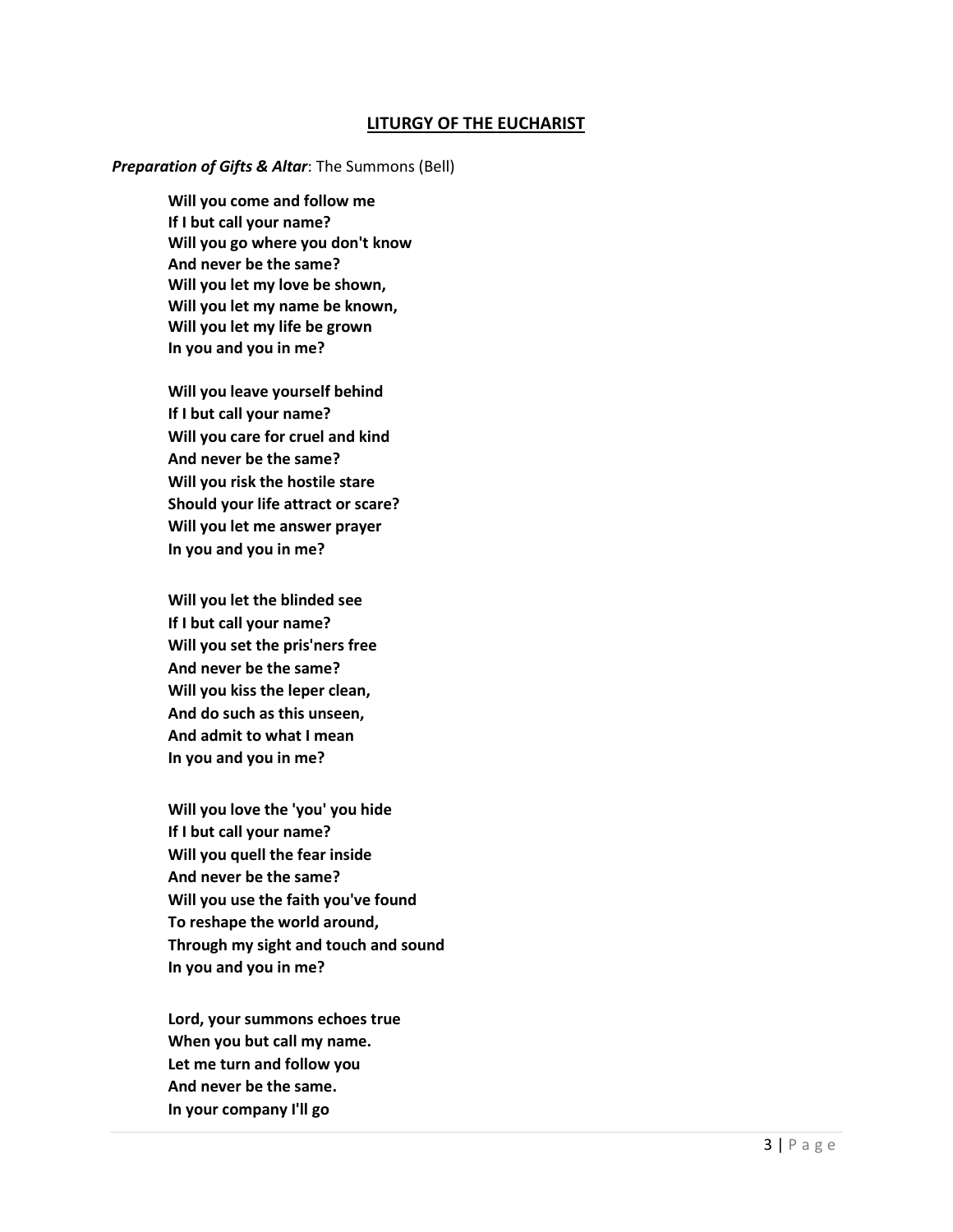**Where your love and footsteps show. Thus I'll move and live and grow In you and you in me.** 

> *Text: John L. Bell, b.1949, © 1987, Iona Community, GIA Publications, Inc., agent*

*Eucharistic Acclamations:* Mass of Creation (Haugen) Holy, Holy – When We Eat This Bread – Amen

# **COMMUNION RITE**

**Our Father**

*Lamb of God:* Mass of New Wine (Jakob)

#### *Communion Song:* Here I Am, Lord (Schutte)

I, the Lord of sea and sky, I have heard my people cry. All who dwell in dark and sin my hand will save. I who made the stars of night, I will make their darkness bright. Who will bear my light to them? Whom shall I send?

# **HERE I AM, LORD. IS IT I, LORD? I HAVE HEARD YOU CALLING IN THE NIGHT. I WILL GO, LORD, IF YOU LEAD ME. I WILL HOLD YOUR PEOPLE IN MY HEART.**

I, the Lord of snow and rain, I have borne my people's pain. I have wept for love of them. They turn away. I will break their hearts of stone, give them hearts for love alone. I will speak my word to them. Whom shall I send?

I, the Lord of wind and flame, I will tend the poor and lame. I will set a feast for them. My hand will save. Finest bread I will provide till their hearts be satisfied. I will give my life to them. Whom shall I send?

> *Text: Isaiah 6; Dan Schutte, b.1947, © 1981, Daniel L. Schutte and New Dawn Music. Published by OCP Publications.*